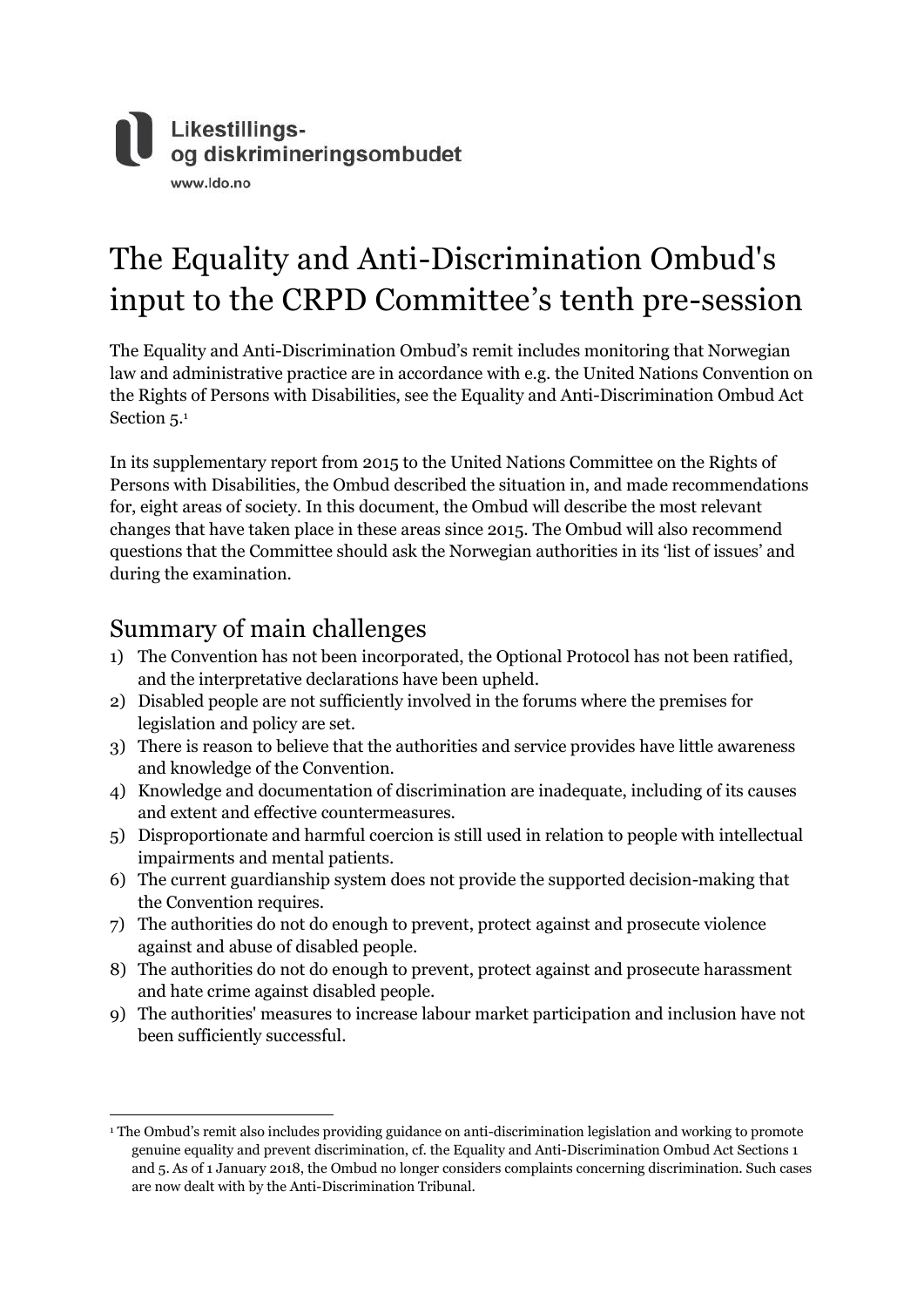- 10) There is still a long way to go until society can be said to be universally designed. There are still children who cannot attend their local school because it is physically inaccessible to them.
- 11) There is still a long way to go before disabled people have equal access to information, goods and services.

### The conditions for the CRPD in Norway

The Ombud's supplementary report pp. 12–16

Since 2015, the Norwegian authorities have taken several steps to facilitate a human rightsbased approach to disability. For example, committees and expert groups have been appointed to examine and assess the rights of people with intellectual impairments,<sup>2</sup> the regulations relating to coercion in the health and care sector,<sup>3</sup> and how to ensure inclusive education.<sup>4</sup> How these issues relate to Norway's human rights obligations, including the CRPD, has had a central place in the work of several of these committees. Some amendments have also been made to legislation in the areas of coercion and anti-discrimination, and a strategy has been adopted to combat hate speech that also covers disability.

However, Norway still lacks a comprehensive policy to dismantle barriers created by society, combat prejudice and discrimination, and involve disabled people in policy-making. The report from the expert committee charged with looking into the rights of people with intellectual impairments (NOU 2016: 17) concluded that Norwegian legislation and practices deviate from the requirements of the Convention in several areas of society. The committee made a number of recommendations. The authorities have followed up the committee's report by initiating work on a strategy plan for equality for disabled people, and it was decided in June 2018 that a new white paper will be issued on the rights of people with intellectual impairments. Other than this, the report has not resulted in much concrete action.

The Ombud would like to emphasise our concern that disabled people are not sufficiently involved in the forums where the premises for legislation and policy are set. Since our 2015 report, several committees have been appointed and work on reports has been initiated without involving disabled people. For example, no disabled persons were included in the expert group for children and adolescents with special needs, which was charged with submitting a report on special needs education. Nor were any disabled persons included in the expert group appointed to analyse developments in employment in Norway. A new forum for cooperation at the central level has yet to be established.

The Ombud is also concerned about the lack of knowledge and awareness of the Convention and that the Convention is not used as the instrument it is intended to be. Norway has upheld its interpretative declarations, and despite the fact that it was particularly relevant to incorporate the Convention in connection with the amendments of the anti-discrimination legislation in 2017, the authorities did not propose incorporation. This weakens the Convention's position as a legal instrument. It is also reasonable to assume that

<sup>&</sup>lt;u>.</u> <sup>2</sup> Official Norwegian Report NOU 2016: 17 På lik linje

<sup>3</sup> The legislative committee's report will be published in 2019.

<sup>4</sup> [http://nettsteder.regjeringen.no/inkludering-barn-unge/files/2018/04/INKLUDERENDE-FELLESSKAP-FOR-](http://nettsteder.regjeringen.no/inkludering-barn-unge/files/2018/04/INKLUDERENDE-FELLESSKAP-FOR-BARN-OG-UNGE-til-publisering-04.04.18.pdf)[BARN-OG-UNGE-til-publisering-04.04.18.pdf](http://nettsteder.regjeringen.no/inkludering-barn-unge/files/2018/04/INKLUDERENDE-FELLESSKAP-FOR-BARN-OG-UNGE-til-publisering-04.04.18.pdf)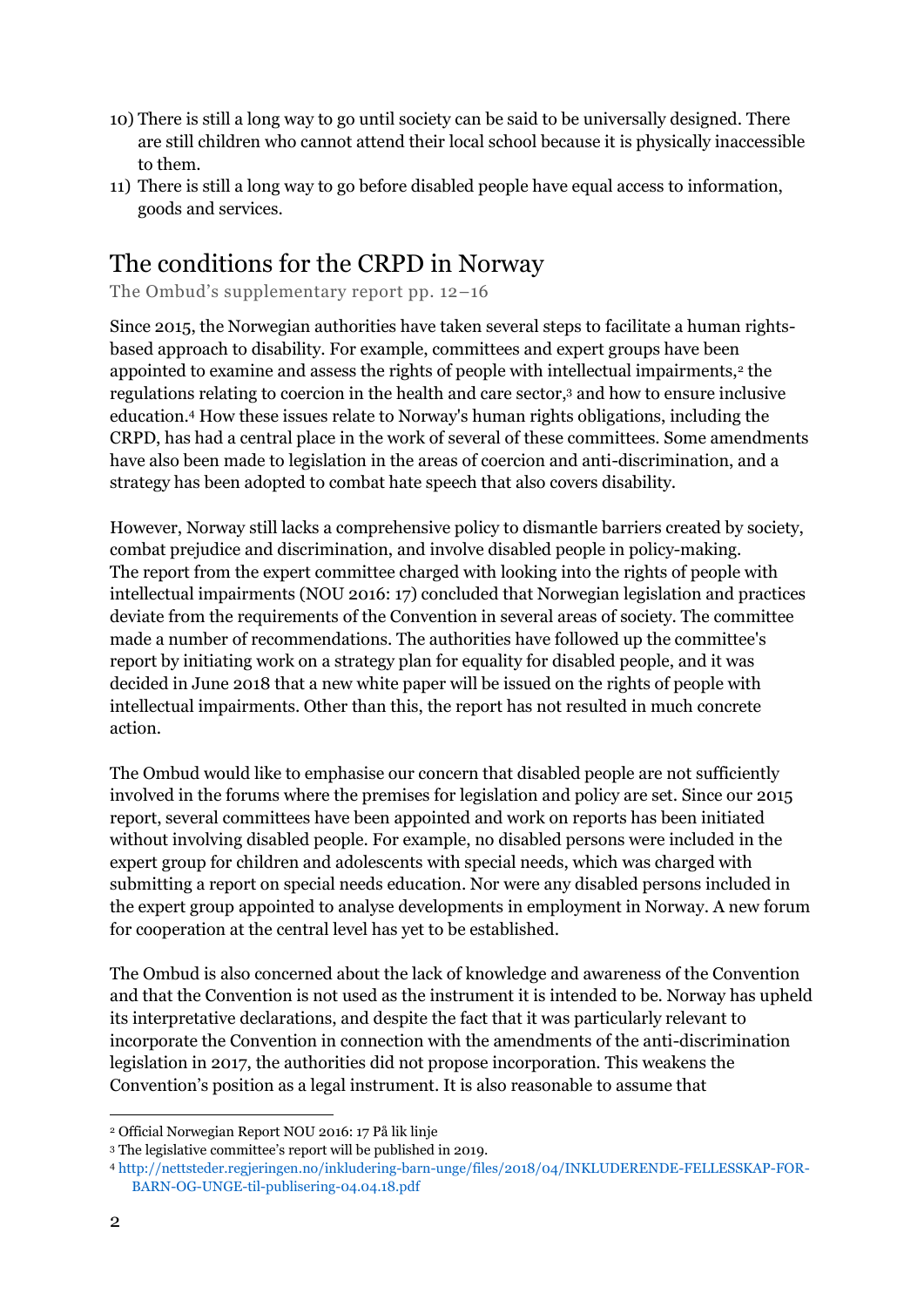incorporation of the Convention could have raised awareness of the human rights of disabled persons. A new study of the municipalities' and county governors' work to implement the Convention shows that municipalities still do not know much about it.<sup>5</sup>

Norway has not ratified the Optional Protocol on the individual right to lodge complaints. Among the grounds given by the authorities are the composition of the Committee and that its work and interpretation methods are not regarded as suited to ensuring a satisfactory consideration of individual complaints. it is also argued by the authorities that, in some areas, the Committee applies a broad interpretation of the Convention that is not in agreement with how Norway and other state parties interpret it.<sup>6</sup>

The Ombud recommends that the Committee ask the Norwegian authorities the following questions:

- 1. What will be the main content of the strategy plan for equality for disabled people, and how will the plan help to safeguard their human rights?
- 2. How will the authorities ensure that disabled people participate and are involved in decision-making processes and forums where the premises for legislation and policy are set, both in general and in matters that concern disabled people in particular?
- 3. What strategies and measures have been implemented or are planned to combat prejudice and discrimination of disabled people?
- 4. What measures have the Norwegian authorities implemented to incorporate training in awareness of the CRPD and human rights in schools, the public administration, research environments, and in educational programmes for teachers, healthcare professionals, media, the police and the judiciary?
- 5. Why has the CRPD still not been incorporated into Norwegian law? How do the authorities believe that this affects the Convention's position in Norwegian law? In how many cases have the courts applied the Convention? What importance have the courts attached to the Convention and the Committee's statements?
- 6. Why have the authorities not ratified the Optional Protocol?

# Information and documentation

Article 31 – the Ombud's report pp. 17–19

The authorities still lack statistics and other documentation of the prevalence and causes of discrimination of disabled people. The authorities also lack knowledge about what constitutes effective anti-discrimination measures. This lack of knowledge makes it difficult to assess the Norwegian State's implementation of the Convention.

The Ombud would like to reiterate the need to map the nature and extent of discrimination against disabled people in working life. The Ombud also sees a need for knowledge about barriers to equality in education, in housing policy and in the transport sector, hate crime, domestic violence and about the possibilities for living independent lives.

<sup>&</sup>lt;u>.</u> **<sup>5</sup>** <http://senterforlikestilling.org/wp-content/uploads/2018/05/Arbeidsnotat-CRPD-150218.pdf>

<sup>6</sup> Report No 39 to the Storting (2015–2016) p. 62 ff.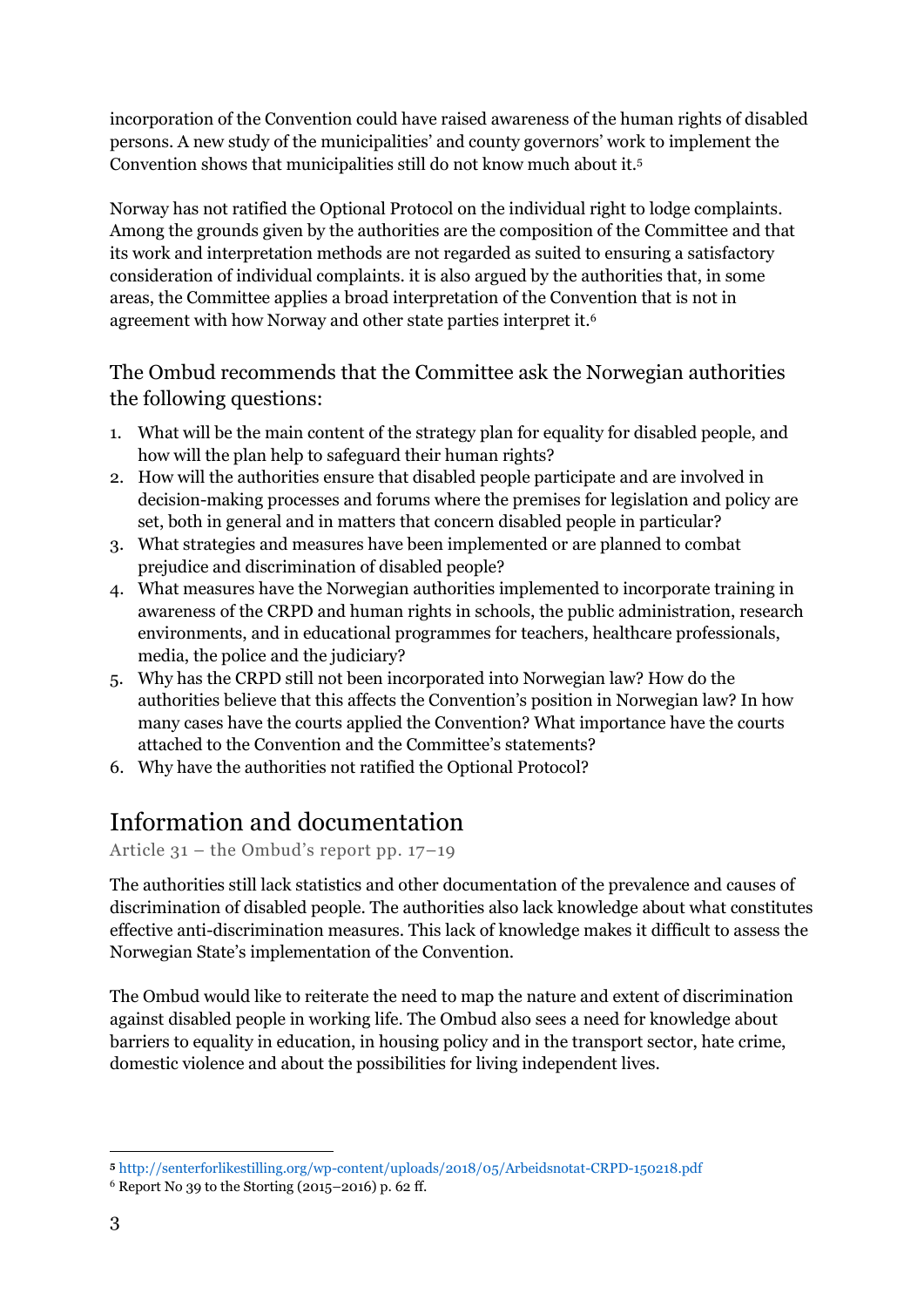The Ombud recommends that the Committee ask the Norwegian authorities the following questions:

- 1) How do the authorities ensure that they have the knowledge, including statistics, necessary to develop targeted and effective measures to promote equality and combat discrimination?
- 2) How do the authorities ensure research and documentation of discriminatory barriers and how they can be removed in order to fulfil the human rights of disabled people?

# Right to liberty, personal security and equal access to health care for people with psychosocial impairments

Articles 14, 15 and  $25$  – the Ombud's report pp. 21–27

Norway's interpretative declarations to Articles 14 and 25 of the CRPD are upheld. A Supreme Court judgment from 2016 confirms the Ombud's concerns that the interpretative declarations mean that, in reality, people with psychosocial impairment are prevented from effectively using the rights in the CRPD to challenge the use of coercion in mental health care.<sup>7</sup>

In 2017, the Storting adopted an additional condition concerning lack of capacity to consent in order to apply and implement compulsory mental health care.<sup>8</sup> Coercion can now only be used for *treatment purposes* if 'the patient, on account of a physical or mental disorder, senile dementia or mental retardation, is clearly incapable of understanding what the consent entails'.<sup>9</sup> At the same time, stricter requirements were adopted for giving grounds for decisions to treat patients without their consent.<sup>10</sup>

The Ombud regards the additional condition as a step in the right direction as regards increasing self-determination and improving the due process protection of people with psychosocial impairments. The number of committals to mental health care facilities has decreased since this provision came into force.<sup>11</sup> At the same time, the Ombud believes that there may be a risk that, in practice, people who were held to meet the criterion 'serious mental disorder' will also be the ones who are deemed to lack capacity to consent. Investigations carried out by the Parliamentary Ombudsman's National Preventive Mechanism have found that, in many decisions, the references to the requirement concerning lack of capacity to consent were brief and standardised. In several cases, the grounds given

<sup>&</sup>lt;u>.</u> <sup>7</sup> HR-2016-1286-A. The judgment states that there is 'no basis for concluding that the Convention prohibits the committal and involuntary treatment of mentally ill persons on a general basis, provided that this complies with the criteria that follow from the Mental Health Care Act.' The judgment makes reference to the interpretative declaration to Article 14 and page 16 of Proposition No 106 to the Storting (2011–2012), where it is stated that it was not deemed necessary in connection with the ratification to amend the Norwegian Mental Health Care Act's provisions on coercion.

<sup>8</sup> The Mental Health Care Act Sections 3-2, 3-3 and 4-4

<sup>9</sup> Patient and Users Rights Act Section 4-3. Circular IS-1/2017 elaborates on how the requirement concerning lack of capacity to consent is to be understood [https://helsedirektoratet.no/retningslinjer/psykisk-helsevernloven](https://helsedirektoratet.no/retningslinjer/psykisk-helsevernloven-og-psykisk-helsevernforskriften-med-kommentarer/seksjon?Tittel=kapittel-3-etablering-og-11227#%C2%A7-3-3.-vilk%C3%A5r-for-vedtak-om-tvungent-psykisk-helsevern)[og-psykisk-helsevernforskriften-med-kommentarer/seksjon?Tittel=kapittel-3-etablering-og-11227#%C2%A7-](https://helsedirektoratet.no/retningslinjer/psykisk-helsevernloven-og-psykisk-helsevernforskriften-med-kommentarer/seksjon?Tittel=kapittel-3-etablering-og-11227#%C2%A7-3-3.-vilk%C3%A5r-for-vedtak-om-tvungent-psykisk-helsevern) [3-3.-vilk%C3%A5r-for-vedtak-om-tvungent-psykisk-helsevern](https://helsedirektoratet.no/retningslinjer/psykisk-helsevernloven-og-psykisk-helsevernforskriften-med-kommentarer/seksjon?Tittel=kapittel-3-etablering-og-11227#%C2%A7-3-3.-vilk%C3%A5r-for-vedtak-om-tvungent-psykisk-helsevern)

<sup>10</sup> The Mental Health Care Act Section 4-4a

<sup>11</sup> [https://helsenorge.no/Kvalitetsindikatorer/psykisk-helse-for-voksne/tvangsinnleggelser-i-psykisk-helsevern](https://helsenorge.no/Kvalitetsindikatorer/psykisk-helse-for-voksne/tvangsinnleggelser-i-psykisk-helsevern-for-voksne)[for-voksne,](https://helsenorge.no/Kvalitetsindikatorer/psykisk-helse-for-voksne/tvangsinnleggelser-i-psykisk-helsevern-for-voksne)<https://www.vg.no/nyheter/innenriks/i/kaG9e9/faerre-tvangsinnleggelser-etter-ny-lov>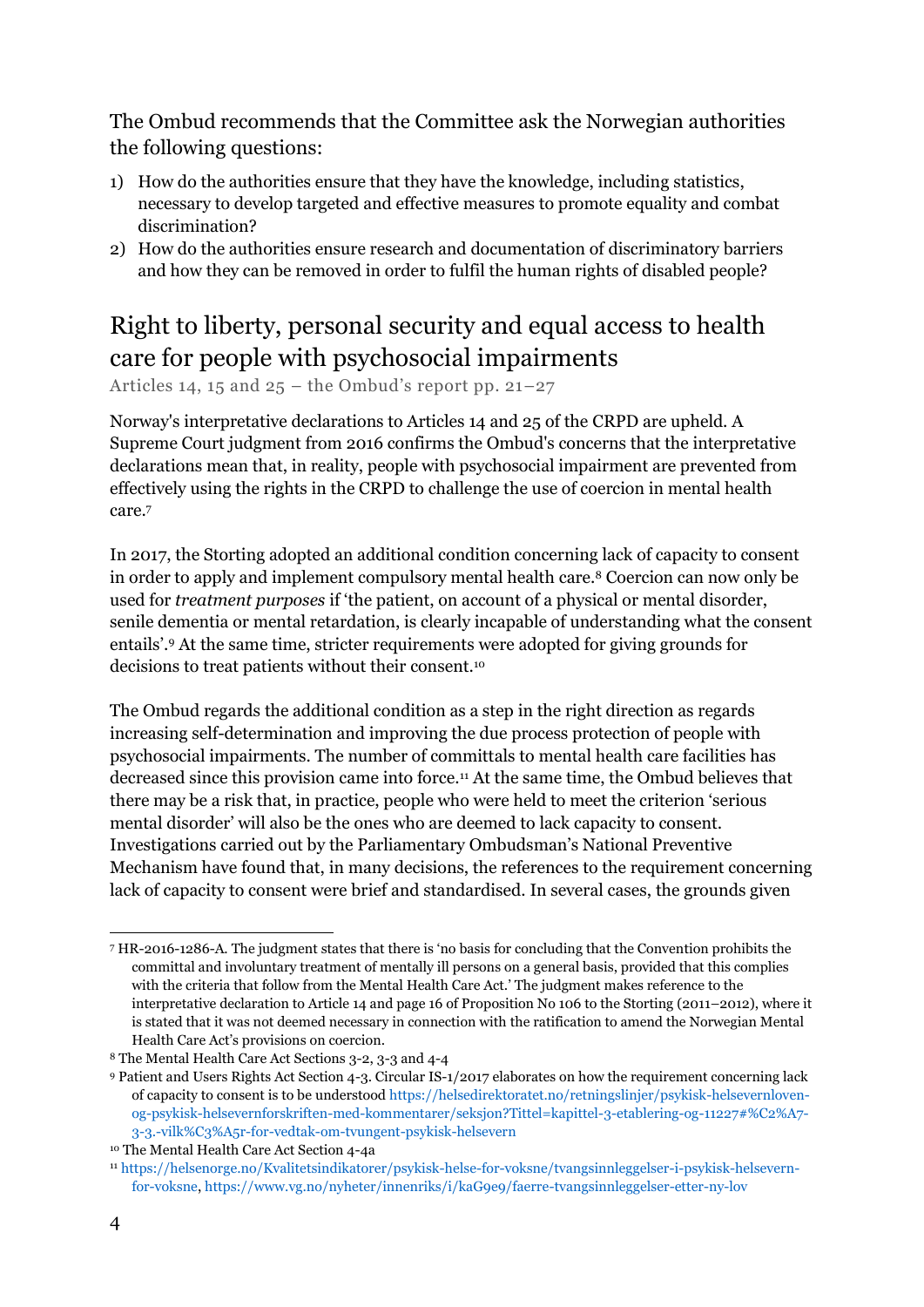for a patient's lack of capacity to consent were lack of 'insight into his/her illness', without any description being provided of the underlying assessment or circumstances.<sup>12</sup>

The Ombud is also concerned about whether persons who can no longer be treated against their will pursuant to Section 4-4 will in practice be ensured adequate voluntary health care. The authorities have issued instructions to all regional health authorities requiring them to establish medication-free treatment options.<sup>13</sup> Such services have now been established in all the health regions,<sup>14</sup> but, in the Ombud's opinion, it is still unclear what these services will comprise and who will be able to use them. The consequences of the new provisions regarding capacity to consent and how they are practised should therefore be evaluated. In particular, the authorities should examine what voluntary treatment services have been made available and who has access to them.

The Ombud is also concerned about how the right to self-determination is fulfilled for people who are deemed to lack capacity to consent and can thus still be subjected to involuntary treatment pursuant to Section 3-3. Moreover, the Ombud is concerned about how the condition set out in Section 4-4, that there must be a 'great likelihood' that the treatment will have a positive effect, is practised. Investigations carried out by the Parliamentary Ombudsman's National Preventive Mechanism have shown that the assessments in many decisions seemed brief and standardised. The decisions often lacked adequate descriptions of the actual circumstances and assessments of whether the other conditions were met. 15

The Parliamentary Ombudsman's National Preventive Mechanism has also made findings that show that patients are at high risk of inhuman or degrading treatment in connection with ECT being administered without consent. The Parliamentary Ombudsman has concluded that, as this practice has developed, it can be seen as a circumvention of the legislator's intention to prohibit ECT without the consent of the patient.<sup>16</sup> The authorities still do not have reliable figures for the use of ECT without consent. The health authorities' mapping showed that 30% of the institutions asked had administered ECT on grounds of necessity.<sup>17</sup>

The Ombud would also like to draw the Committee's attention to the widespread use of isolation of inmates with mental disorders in Norwegian prisons.<sup>18</sup> The UN Committee against Torture (CAT) has expressed concern about 'the severe insufficiency of mental health care services and of the capacities of inpatient psychiatric wards to accommodate prisoners

<sup>16</sup> [https://www.sivilombudsmannen.no/wp](https://www.sivilombudsmannen.no/wp-content/uploads/2017/04/FOREBENH_ÅRSMELDING_2017_WEB.pdf)[content/uploads/2017/04/FOREBENH\\_%C3%85RSMELDING\\_2017\\_WEB.pdf](https://www.sivilombudsmannen.no/wp-content/uploads/2017/04/FOREBENH_ÅRSMELDING_2017_WEB.pdf)

<sup>&</sup>lt;u>.</u> <sup>12</sup> See, e.g.[, https://www.sivilombudsmannen.no/wp-content/uploads/2018/05/Reinsvoll-psykiatriske-sykehus-](https://www.sivilombudsmannen.no/wp-content/uploads/2018/05/Reinsvoll-psykiatriske-sykehus-2018.pdf)[2018.pdf](https://www.sivilombudsmannen.no/wp-content/uploads/2018/05/Reinsvoll-psykiatriske-sykehus-2018.pdf)

<sup>13</sup> [https://www.regjeringen.no/no/dokumenter/medikamentfrie-tilbud-i-psykisk-helsevern---oppfolging-av](https://www.regjeringen.no/no/dokumenter/medikamentfrie-tilbud-i-psykisk-helsevern---oppfolging-av-oppdrag-2015/id2464239/)[oppdrag-2015/id2464239/](https://www.regjeringen.no/no/dokumenter/medikamentfrie-tilbud-i-psykisk-helsevern---oppfolging-av-oppdrag-2015/id2464239/)

<sup>14</sup> [http://www.erfaringskompetanse.no/ressurs/medisinfrie-behandlingstilbud-oversikt-medisinfrie](http://www.erfaringskompetanse.no/ressurs/medisinfrie-behandlingstilbud-oversikt-medisinfrie-behandlingstilbud-helseforetakene-pr-01-04-17/)[behandlingstilbud-helseforetakene-pr-01-04-17/](http://www.erfaringskompetanse.no/ressurs/medisinfrie-behandlingstilbud-oversikt-medisinfrie-behandlingstilbud-helseforetakene-pr-01-04-17/)

<sup>15</sup> See, e.g.[, https://www.sivilombudsmannen.no/wp-content/uploads/2018/05/Reinsvoll-psykiatriske-sykehus-](https://www.sivilombudsmannen.no/wp-content/uploads/2018/05/Reinsvoll-psykiatriske-sykehus-2018.pdf)[2018.pdf](https://www.sivilombudsmannen.no/wp-content/uploads/2018/05/Reinsvoll-psykiatriske-sykehus-2018.pdf)

<sup>17</sup> [https://helsedirektoratet.no/Lists/Publikasjoner/Attachments/1382/ECT.pdf,](https://helsedirektoratet.no/Lists/Publikasjoner/Attachments/1382/ECT.pdf) page 26

<sup>18</sup> Innsatt og utsatt – rapport om soningsforholdene til utsatte grupper i fengsel. The Equality and Anti-Discrimination Ombudsman, 2017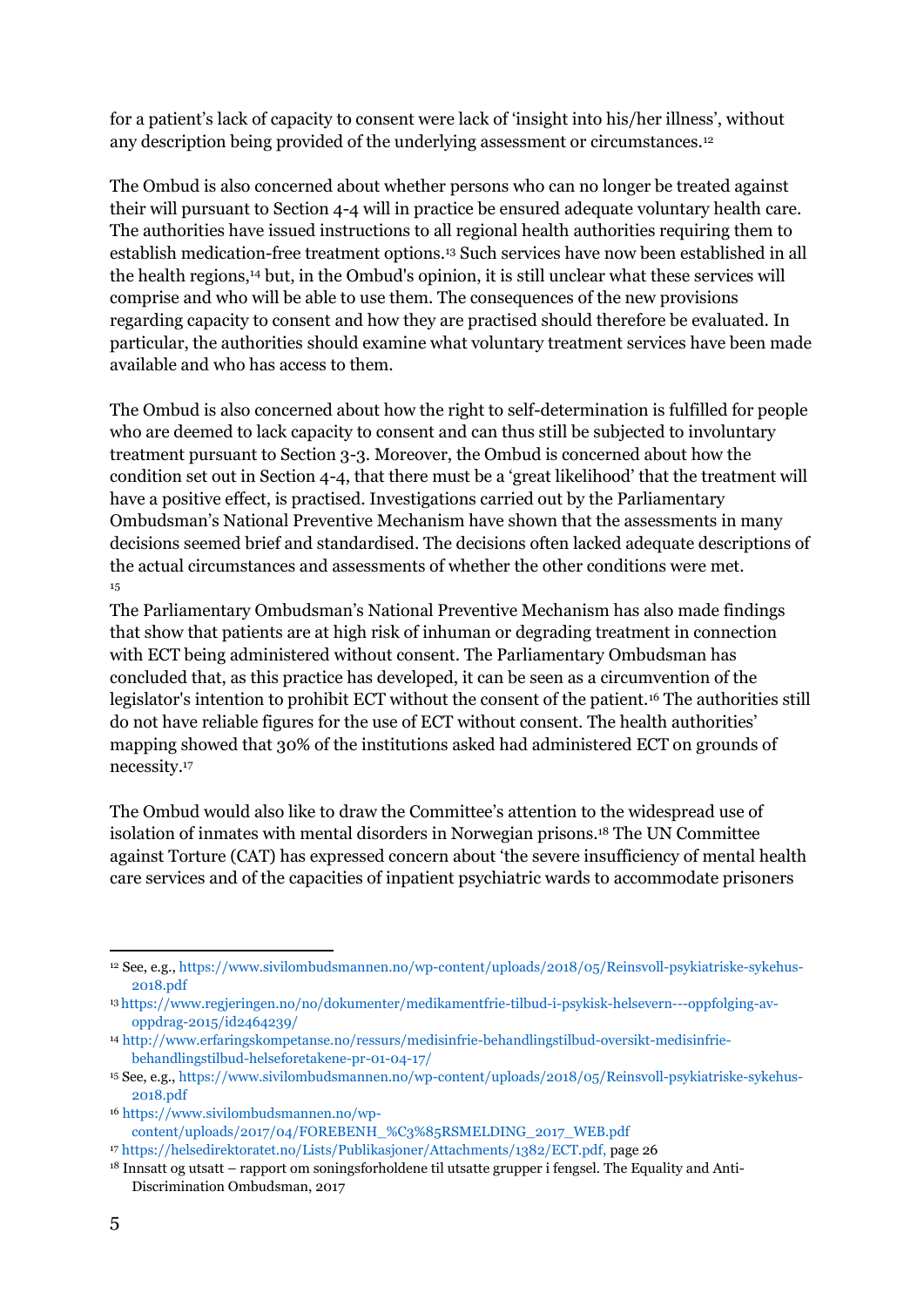with serious mental illnesses, which often result in their placement in isolation, including security cells, which leads to a further deterioration of their health'.<sup>19</sup>

The Ombud recommends that the Committee ask the Norwegian authorities the following questions:

- 1) How do the authorities ensure that people with psychosocial impairments' right to selfdetermination in health care is fulfilled in law and in practice?
	- a) How do the authorities ensure that health services are provided on the basis of free and informed consent and taking into consideration the patient's wishes and preferences, regardless of diagnosis and capacity to consent? How will persons currently subject to forced medication (Section 4-4) be guaranteed a satisfactory treatment option that does not entail such coercion?
	- b) How will the authorities ensure that patients do not risk being treated with ECT in violation of their human rights?
	- c) What documentation exists of the extent of ECT and pharmacological treatment without the patient's consent?
	- d) How do the authorities ensure that people who exercise authority and control under the Mental Health Care Act's provisions regarding coercion are educated about selfdetermination?
- 2) What steps will the authorities take to ensure that prison inmates with serious mental illnesses are not isolated?
- 3) What steps will the authorities take to ensure that people with serious mental illnesses receive adequate and satisfactory health care in prison?

# Freedom from coercion for persons with intellectual impairments

Articles 14, 15, 17 and  $25$  – the Ombud's report pp. 28–32

The law still permits the use of coercion against people with intellectual impairments to prevent serious harm, including satisfying fundamental needs, see the Health and Care Services Act Chapter 9.

The number of administrative decisions to use coercion against people with intellectual impairments has continued to increase. The Norwegian Board of Health Supervision is concerned about this development. It believes that these figures reflect an actual increase in the number of persons subjected to coercion pursuant to Chapter 9. The reason for the increase remains to be determined. The number of dispensations from the educational requirement for health personnel who implement decisions to use coercion remains high. In 2017, dispensations from the educational requirement were granted in connection with 1093 of 1503 coercion decisions made pursuant to the Health and Care Services Act.<sup>20</sup>

<sup>&</sup>lt;u>.</u> <sup>19</sup>[http://tbinternet.ohchr.org/\\_layouts/treatybodyexternal/Download.aspx?symbolno=CAT%2fC%2fNOR%2fCO](http://tbinternet.ohchr.org/_layouts/treatybodyexternal/Download.aspx?symbolno=CAT/C/NOR/CO/8&Lang=en) [%2f8&Lang=en](http://tbinternet.ohchr.org/_layouts/treatybodyexternal/Download.aspx?symbolno=CAT/C/NOR/CO/8&Lang=en)

<sup>20</sup> The Norwegian Board of Health Supervision 's annual report for 2017, p. 55, <https://www.helsetilsynet.no/globalassets/upload/Publikasjoner/aarsrapporter/aarsrapport2017.pdf/>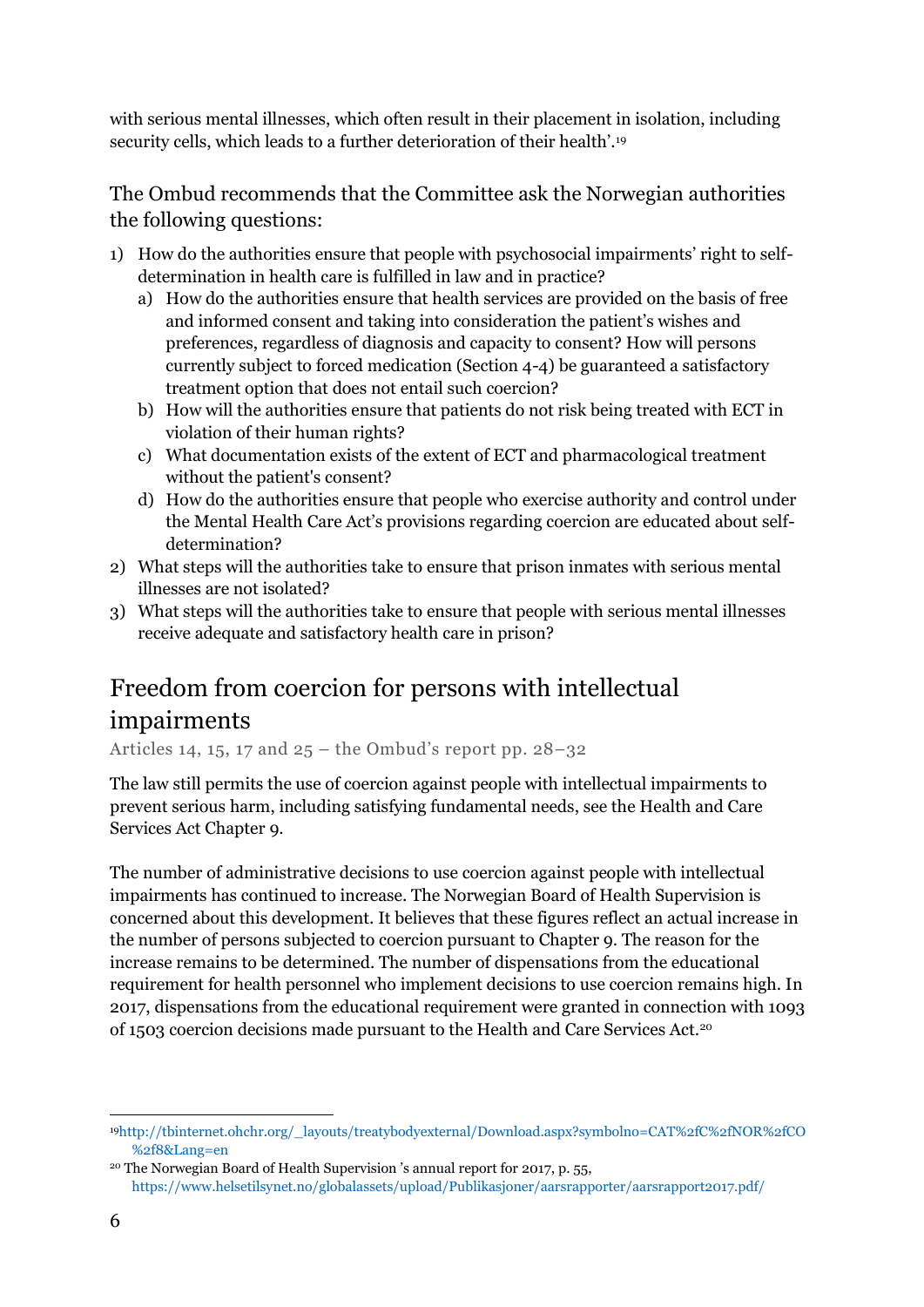In its report on the rights of people with intellectual impairments, the committee concluded that the law does not adequately respect and guarantee the right to freedom and selfdetermination of people with intellectual impairments. The committee was of the opinion that the right to use coercion against people with intellectual impairments under the health and care services legislation is in violation of the CRPD Articles 12, 14 and 25.<sup>21</sup> The abovementioned committee will also review the rules regulating the use of coercion against people with intellectual impairments under the Health and Care Services Act.

In connection with a PhD thesis on the CRPD and self-determination, a study was carried out of the use of coercion pursuant to the Health and Care Services Act Chapter 9. A review of 121 administrative decisions and interviews with case officers confirmed the Ombud's concern that the protection of intellectually impaired people's right to self-determination is weak.<sup>22</sup>

#### The Ombud recommends that the Committee ask the Norwegian authorities the following questions:

- 1) How will the authorities ensure that, in connection with services, people with psychosocial impairments' right to self-determination in services is fulfilled in law and in practice?
	- a. How do the authorities ensure adapted information and involvement when administrative decisions are made?
	- b. How do the authorities ensure that people who exercise authority and control under the provisions of the Mental Health Care Act Chapter 9 have received sufficient training in self-determination?
	- c. How do the authorities ensure that the people who implement administrative decisions to use coercion meet the statutory educational requirement?
	- d. How do the authorities ensure effective arrangements for control and review of administrative decisions to use coercion?

# Right to exercise legal capacity: Guardianship

Article 12 – the Ombud's report pp. 31–36

Norway's interpretative declaration to the CRPD Article 12 is upheld. The interpretative declaration has a bearing on how much weight the courts attach to the Convention and the Committee's statements. In a ruling from 2016, the Supreme Court of Norway found that the CRPD Article 12 does not rule out the possibility of fully depriving a person of his/her legal capacity with regard to financial affairs.<sup>23</sup> The Supreme Court did not go into detail about what weight should be given to the Convention and the CRPD Committee's statements regarding Article 12, because Norway's interpretative declaration means that 'Article 12 must, in my opinion, mean that the Convention should be given limited importance when determining the scope of the Norwegian Guardianship Act Section 22 second paragraph in light of international law'.

<sup>&</sup>lt;u>.</u> <sup>21</sup> Official Norwegian Report NOU 2016: 17 På lik linje

<sup>22</sup> Skarstad, Kjersti *Ensuring Human Rights for Persons with Intellectual Disabilities? Self-determination Policies and the Use of Force in the Case of Norway.* International Journal of Human Rights, 2018.

<sup>23</sup> HR-2016-2591-A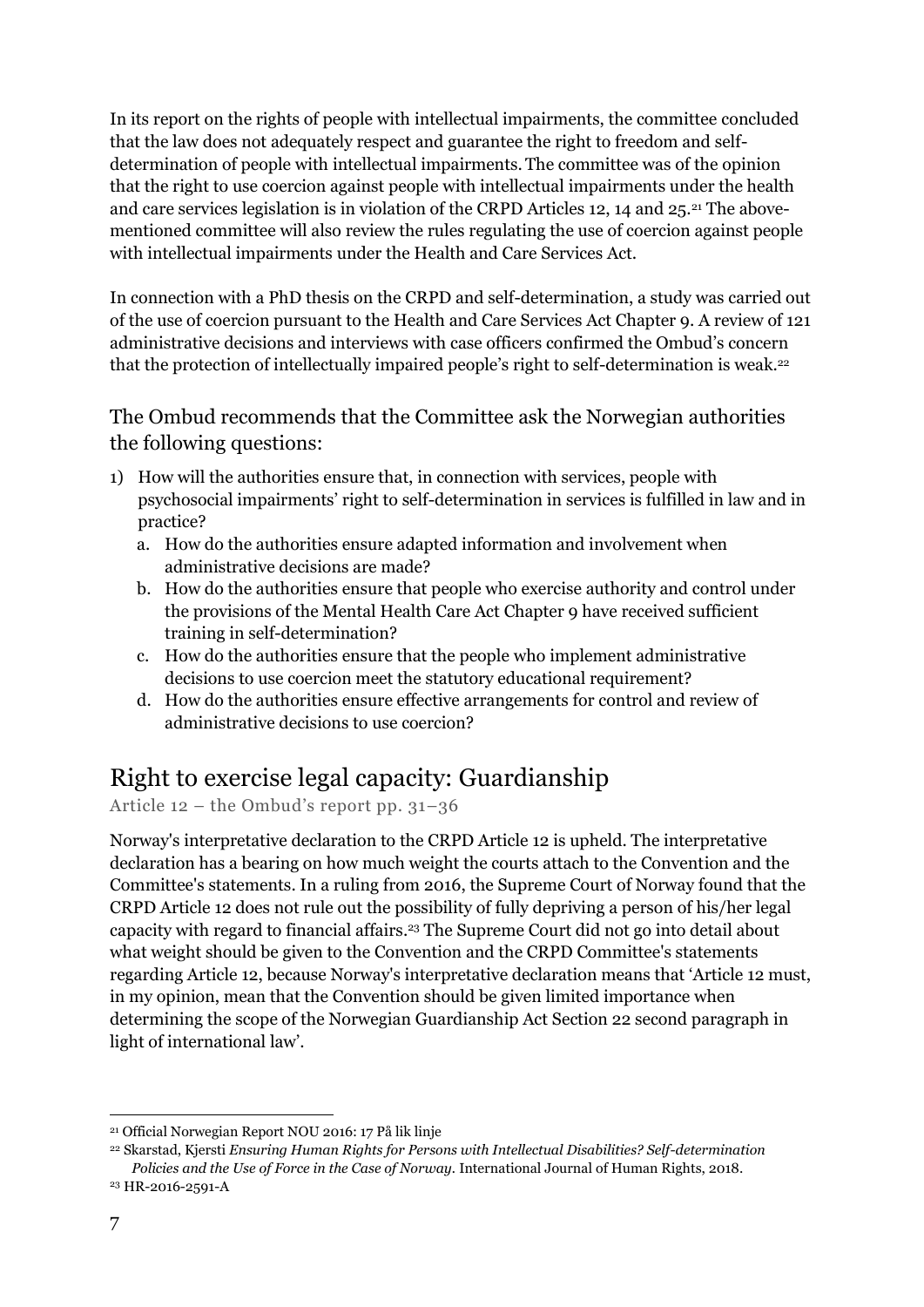Two recent investigations into how the Guardianship Act is practised uncovered several of the same shortcomings as the Ombud pointed out in its report to the CRPD Committee in 2015.<sup>24</sup> The 2018 report from the Office of the Auditor General of Norway uncovered the following, among other things:

- In two-thirds of cases, the descriptions of the guardianship role were general, and most of the mandates were similarly worded. The failure to adapt guardianship mandates to the individual in question gives guardians wide-ranging powers and weakens the due process protection of those under guardianship.<sup>25</sup>
- In more than half the cases, it was not documented whether the county governor's office had interviewed the person placed under guardianship before making the decision. It was not always clear whether the person placed under guardianship had understood what guardianship entails.<sup>26</sup>
- The county governors do not have an overview of the training of guardians and do not have a uniform system for supervising them. No instructions have been prepared for the county governors' supervision.
- No guidelines have been prepared for individual adaptation and capacity to consent.

The Storting has decided that the Norwegian Civil Affairs Authority will follow up the recommendations of the Office of the Auditor General. In brief, the recommendations are to ensure training and supervision, and to introduce guidelines.

The above-mentioned PhD thesis studied 167 guardianship decisions concerning people with intellectual impairments made by one county governor's office. It could only be documented in 13 per cent of cases that the county governor's staff had talked to the person placed under guardianship. None of the guardians' mandates specified the needs of the person placed under guardianship. Instead, the mandates were broad and general, and in 92 per cent of the cases, the mandate covered both financial and personal affairs.<sup>27</sup> Nearly all of the cases in the sample concerned voluntary guardianship (Guardianship Act Section 20), but the person in need of a guardian was deemed to lack capacity to consent in half of these cases. According to the study, no further assessment of the capacity to consent was carried out in relation to the scope and content of the guardianship or when choosing a guardian.<sup>28</sup> The decision regarding capacity to consent in one area was used as the basis for decisions in other areas as well, which resulted in a general deprivation of the right to self-determination.<sup>29</sup> The assessment of capacity to consent was based on non-standardised capacity assessments based on medical certificates, they varied greatly in length, and in some cases, the conclusions seemed arbitrary.<sup>30</sup>

The Guardianship Act has been unclear as regards self-determination for people *who lack capacity to consent*. It has been unclear whether the Act permits ordinary (voluntary)

<sup>&</sup>lt;u>.</u> <sup>24</sup> The Office of the Auditor General's investigation into how the guardianship reform has been implemented. Document 3:6 (2017–2018) and Skarstad 2018.

<sup>25</sup> The Office of the Auditor General's report p. 79

<sup>26</sup> The Office of the Auditor General's report p. 9

<sup>27</sup> Skarstad page 16

<sup>28</sup> Assessments of capacity to consent are carried out by the county governor, mainly based on a medical certificate.

<sup>29</sup> Skarstad, page 16

<sup>30</sup> Skarstad, K. *Vergemålsordning på kollisjonskurs med menneskerettighetene*, Juristkontakt 3/2018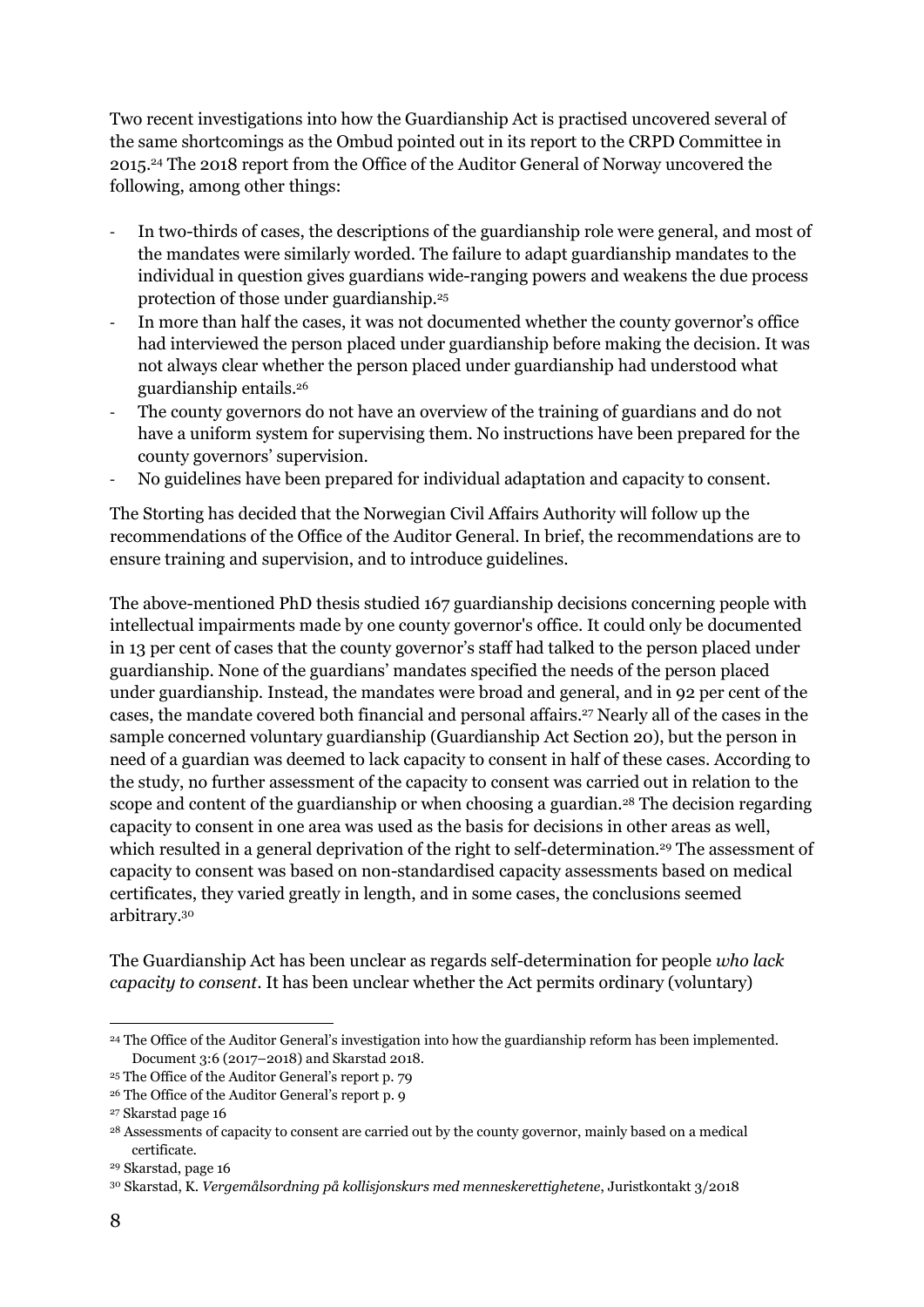guardianship to be established pursuant to Section 20 in cases where a person who is deemed to lack capacity to consent objects to being placed under guardianship, or whether the guardianship must in such case be established by court pursuant to the Guardianship Act Section 22. The Ministry of Justice's Legislation Department has now issued an interpretative statement on this matter, which is relevant when interpreting this provision.<sup>31</sup> Based on i.a. Article 12 No 4, the Legislation Department states, that, if a person objects to being placed under guardianship, ordinary guardianship cannot be established, regardless of whether or not the person is deemed to lack capacity to consent. If a person is to be placed under guardianship against his or her will, this must be done by depriving them of their legal capacity in accordance with Section 22 (involuntary guardianship). However, the Legislation Department states that it is not always necessary to carry out a broad assessment of a person's wishes to determine whether the person accepts or objects to being placed under guardianship. Unless there are particular indications to the contrary, the Legislation Department finds it highly probable that that the assistance and support system that an ordinary guardianship entails will not be against the wishes of the person whom one is considering placing under guardianship.<sup>32</sup>

The interpretative statement contains certain clarifications that we hope may lead to the selfdetermination of persons without capacity to consent being better safeguarded. However, The Ombud is of the opinion that the Act must be amended. Until a legislative amendment has been adopted, the authorities should closely monitor whether the statement by the Legislation Department results in the Act being interpreted more in accordance with the CRPD, so that wishes and preferences are respected in practice. There may also be reason to monitor whether this interpretation of the legislation results in an increase in the number of people deprived of their legal capacity to act pursuant to the Guardianship Act Section 22.

- 1. How do the authorities ensure that the right to supported decision-making and selfdetermination is fulfilled in law and in practice?
	- a) Why is the interpretative declaration to Article 12 upheld?
	- b) How will the authorities reform the guardianship system to ensure that the law is in line with the CRPD and suited to ensuring self-determination in practice?
	- c) What measures will be implemented to ensure supported decision-making tailored to the needs of the individual, and that supported decision-making is based on selfdetermination and real wishes and preferences, also for people who are deemed to lack capacity to consent?
	- d) How do the authorities ensure that assessments of individuals' capacity to consent is not arbitrary and that their right to self-determination is respected?
	- e) How do the authorities ensure that guardians receive training in how to safeguard the right to self-determination?

<sup>&</sup>lt;u>.</u> <sup>31</sup> https://www.regjeringen.no/no/dokumenter/-20-og-33---vergemalsloven--20-og-33-- samtykkekompetanse/id2594556/

<sup>32</sup> According to the Legislation Department, Section 33 of the Guardianship Act concerning the guardian's right to carry out transactions on behalf of the person placed under guardianship shall be interpreted correspondingly. This means that the guardian cannot carry out transactions that go against the wishes and preferences of the individual. As the Ombud understands the matter, such transactions would require the individual to be deprived of his/her legal capacity to act by the courts pursuant to the Guardianship Act Section 22.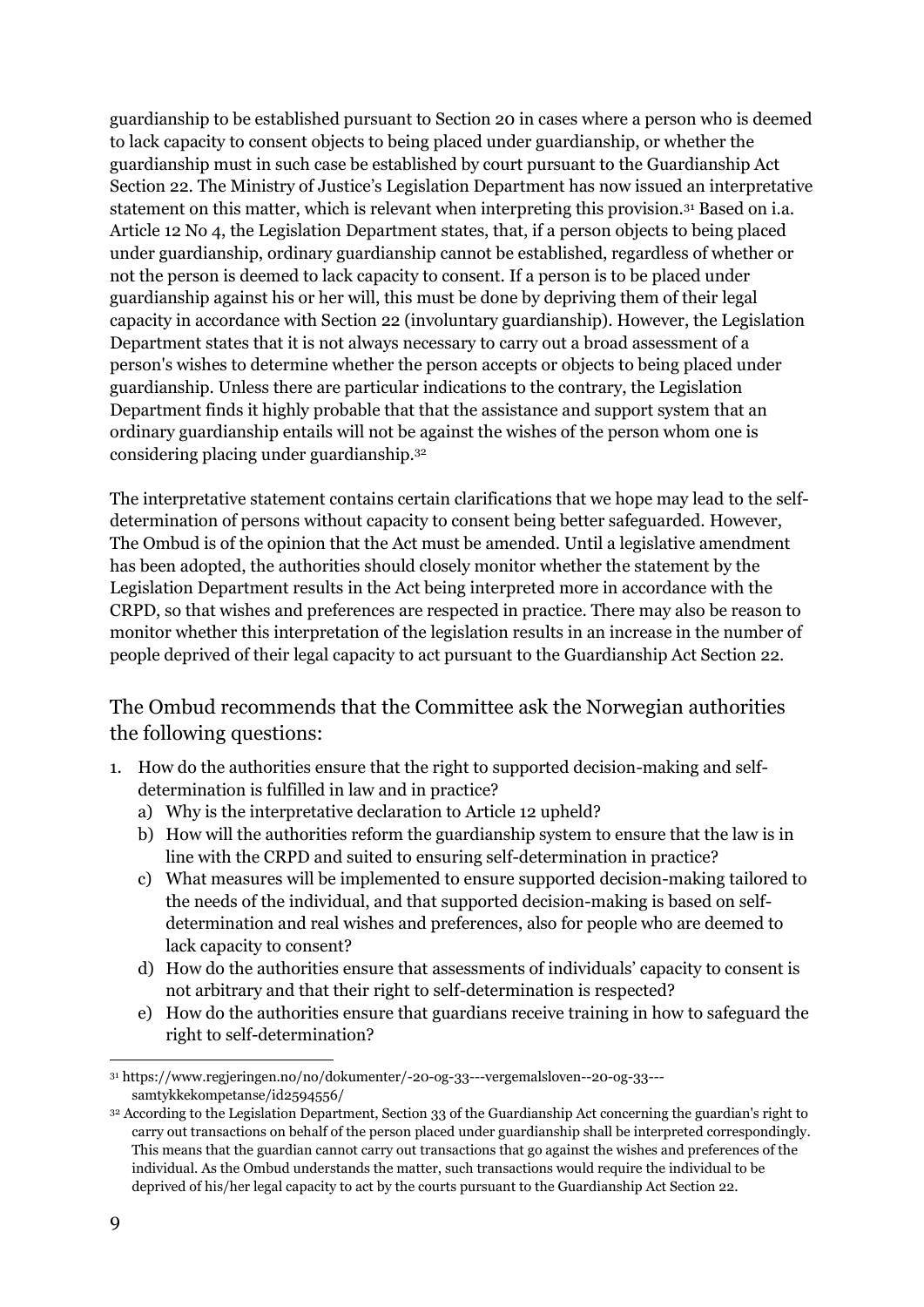- f) How do the authorities ensure frequent supervision of guardians and the guardianship authorities?
- g) To what extent have the authorities considered whether the current special provisions in, for example, the Sterilization Act and the Abortion Act are in compliance with Article 12? To what extent is the self-determination of persons who lack capacity to consent ensured in decisions relating to, for example, abortion and sterilisation? The Committee should request the Norwegian authorities to obtain information about the number of cases and documentation of how such cases are dealt with in practice.

#### Freedom from violence and abuse

Article 16 – the Ombud's report pp. 37–40

As referred to in our report from 2015, there are shortcomings in the services provided for disabled adults who are victims of violence and abuse. The Ombud has long been concerned about whether the investigation of cases of abuse and violence against persons with intellectual impairments is satisfactory, and is also concerned that the criminal justice system does not have sufficient expertise in this field.<sup>33</sup> Official Norwegian Report NOU 2016:17 found that the police and the courts lack sufficient expertise in examining and dealing with people with intellectual impairments in the criminal justice process. According to the committee, this weakens the due process protection of people with intellectual impairments throughout the legal system.<sup>34</sup> In its concluding observations to Norway in 2017, the Committee on the Elimination of Discrimination against Women (CEDAW) recommended that the authorities *'evaluate the issue of investigations and prosecutions of cases involving sexual violence against women with cognitive and psychosocial disabilities'.*

A 2017 survey of municipal notification systems for uncovering violence and abuse showed that only a third of the municipalities included had notification and reporting systems in place specifically aimed at vulnerable adults. Only one in four municipalities had action plans against domestic violence specifically aimed at vulnerable adults.<sup>35</sup> The Ombud is therefore pleased to note that the authorities have now developed a new model, called TryggEst, for the protection of persons who are less able to protect themselves. So far, however, the model is a pilot project with twelve municipalities/city districts participating. In the Ombud's view, there is still a risk that many municipalities are failing to ensure that systematic efforts are being made to combat violence and abuse. In the Ombud's opinion, as long as it is not seen as compulsory to have guidelines in place for preventing and dealing with violence and abuse, there is a risk that such guidelines will not be prepared and implemented.<sup>36</sup> The Ombud is also concerned that students and employees, for example in the health and care services etc., are still not receiving sufficient and systematic training in the topic of violence and abuse.

<sup>&</sup>lt;u>.</u> <sup>33</sup> The Ombud has received two complaint cases (14/297 and 11/83) and several guidance cases concerning this issue. In June 2018, the Ombud sent another enquiry to a police district after two cases involving abuse of two persons with intellectual impairments were dropped.

<sup>34</sup> NOU 2016:17 På lik linje p. 177

<sup>35</sup> Vislie C., and Gundersen T., *Vern av risikoutsatte voksne Kommunens varslingssystemer for avdekking av vold og overgrep.* 

<sup>36</sup> Pursuant to a new provision in the Health and Care Services Act Section 3-3a, the municipalities shall take steps to enable the health and care services to prevent, uncover and avert violence and sexual abuse. In the Ombud's view, this does not entail a concrete duty to have guidelines or other concrete measures in place.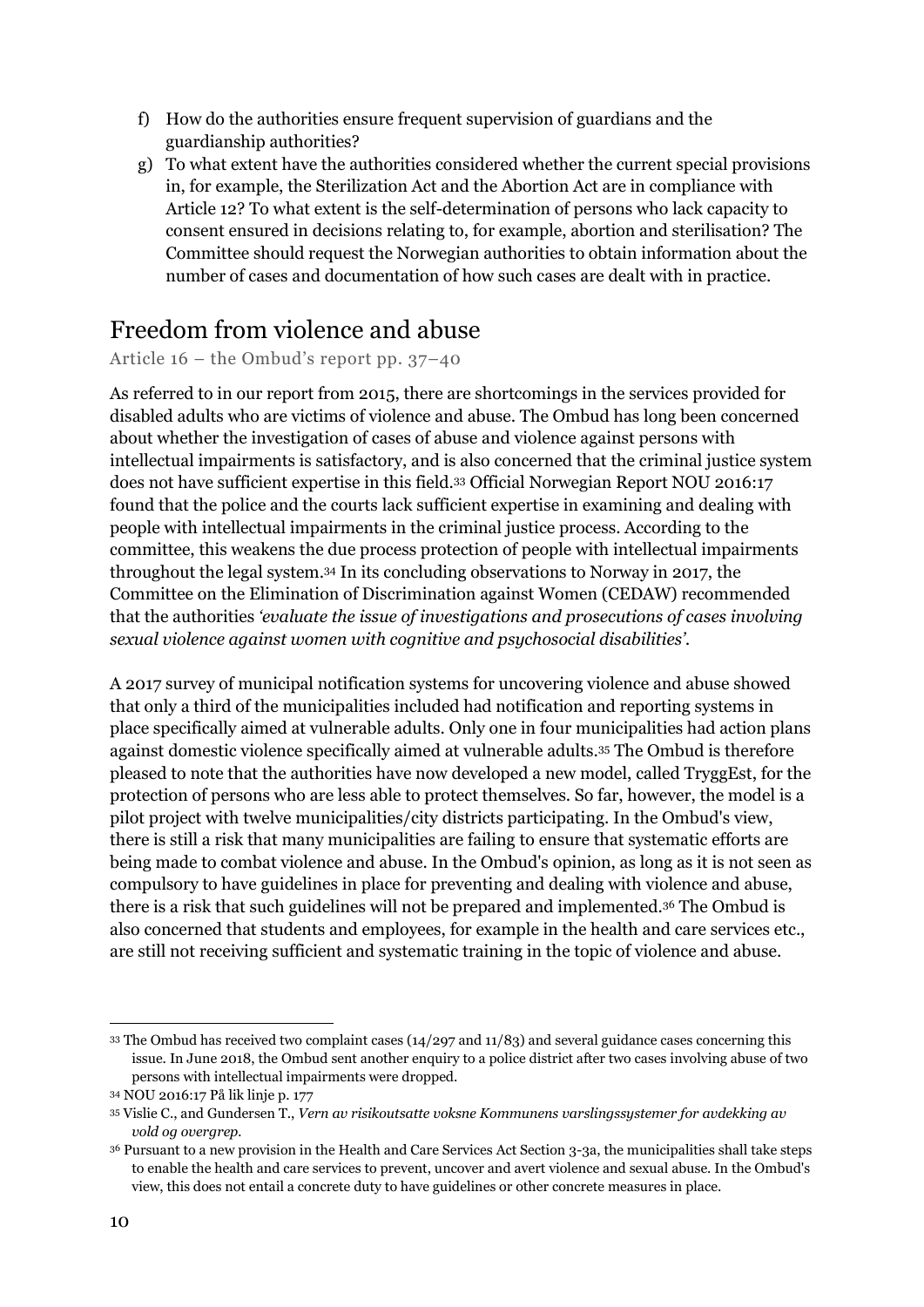The Ombud recommends that the Committee ask the Norwegian authorities the following questions:

- 1. What measures have been implemented to strengthen the due process protection of and services provided for disabled victims of violence and abuse?
	- a. What measures are being implemented to spread information about the support system so that it reaches particularly vulnerable persons?
	- b. How do the authorities currently ensure that all municipalities have the resources and tools necessary to prevent and uncover violence and abuse, that guidelines prepared by the authorities are used in practice and that the municipalities have good procedures in place for offering help?
	- c. How do the authorities ensure that the municipalities provide systematic training to everyone who works in services for particularly vulnerable persons, for example people with intellectual or psychosocial impairments?
	- d. How do the authorities ensure that crisis shelters are accessible to everybody, regardless of impairments?

# Freedom from bullying, harassment and hate crime

Article 16 – the Ombud's supplementary report pp. 40–44

A research report from 2016 on hate speech targeting disabled people shows that a third of the respondents reported having experienced hate speech.<sup>37</sup> Few cases of hate crime against disabled people are reported to the police. In 2017, only 18 offences were registered as hate crime targeting disabled people in Norway as a whole.<sup>38</sup> The Ombud is concerned that many cases could go unrecorded.

The Ombud is also concerned that cases that could have been coded as hate crime are investigated as criminal offences against a defenceless person. The Ombud believes that it is necessary to raise awareness of hate crime against disabled people and to strengthen people's understanding of what forms such crime can take. The Ombud considers it particularly important to better equip the police and prosecuting authorities to identify and prosecute this type of crime. The Ombud also believes that further research on hate crime targeting this group is necessary.

- 1) How will Norwegian authorities ensure that hate crime targeting disabled people is identified and uncovered?
- 2) How will the Norwegian authorities increase this group's trust so that more cases are reported?

<sup>&</sup>lt;u>.</u> <sup>37</sup> Olsen, T. et al. *Hatytringer. Resultater fra en studie av funksjonshemmedes erfaringer.* Nordland Research Institute, 201[6 http://nordlandsforskning.no/getfile.php/1315203-](http://nordlandsforskning.no/getfile.php/1315203-1491293801/Opplevelser%20i%20nord/NF%206-2016%20opplag%202.pdf) [1491293801/Opplevelser%20i%20nord/NF%206-2016%20opplag%202.pdf](http://nordlandsforskning.no/getfile.php/1315203-1491293801/Opplevelser%20i%20nord/NF%206-2016%20opplag%202.pdf)

<sup>38</sup> [https://www.politiet.no/globalassets/04-aktuelt-tall-og-fakta/anmeldelser-hatkriminalitet/anmeldelser-med](https://www.politiet.no/globalassets/04-aktuelt-tall-og-fakta/anmeldelser-hatkriminalitet/anmeldelser-med-hatmotiv-2017.pdf)[hatmotiv-2017.pdf,](https://www.politiet.no/globalassets/04-aktuelt-tall-og-fakta/anmeldelser-hatkriminalitet/anmeldelser-med-hatmotiv-2017.pdf) page 10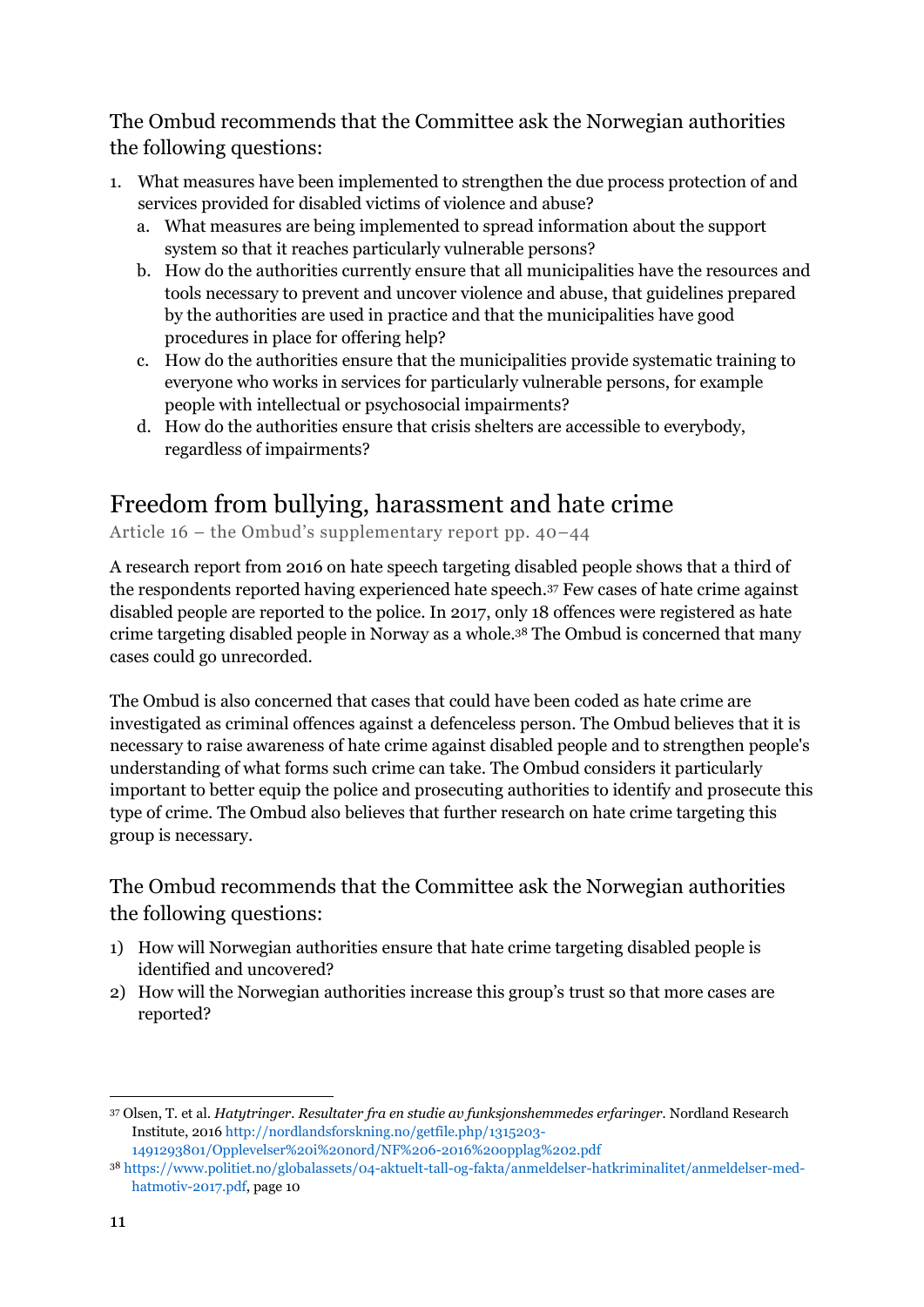# Right to work and employment

Article 27 – the Ombud's report pp. 45–51

The Ombud has considered several cases that show that disabled people are discriminated against in working life. As referred to in our 2015 report, higher education is very important to disabled people in relation to labour force participation.<sup>39</sup> It therefore gives cause for concern that a new report from the Norwegian Directorate for Children, Youth and Family Affairs (Bufdir) on discriminatory barriers in education shows that disabled students encounter various barriers in higher education.<sup>40</sup>

The authorities have not implemented sufficiently effective measures to combat stereotypes in the labour market or to dismantle barriers to labour force participation. The new Equality and Anti-Discrimination Act continues and elaborates on employers' activity and reporting obligation. However, it gives cause for concern that these obligations are still not widely known among employers, and the authorities have not done enough to make them known. The new Act does not require universal physical and IT design in existing workplaces.

The Government's inclusion campaign started in 2018. The goal is that five per cent of new state employees shall be people with impairments or 'gaps in their CV'. The Ombud takes a positive view of the government cooperating with employers to increase labour market participation. Nevertheless, the authorities do not do enough to ensure that employers fulfil their obligation to make active, targeted and systematic efforts to promote equal opportunities and combat discrimination in working life.

The Norwegian Labour and Welfare Administration (NAV) administers a comprehensive range of policy instruments aimed at including disabled people in the labour market. The Ombud has the impression that the cooperation between NAV and individual employers does not function well enough, and that the measures taken are therefore not proving sufficiently successful. A 2018 report from the Office of the Auditor General of Norway on the use of NAV labour market schemes confirms that there are weaknesses in NAV's follow-up of participants in such schemes. 41

- 1) What measures have been implemented or are planned to combat stereotypes and prejudice toward disabled people in the labour market?
- 2) How are the authorities ensuring that employers fulfil their obligation to make active, targeted and systematic efforts to promote equality in practice? How do the authorities ensure that employers are sufficiently aware of their activity obligations under the Equality and Anti-Discrimination Act?

<sup>&</sup>lt;u>.</u> <sup>39</sup> [https://www.bufdir.no/Statistikk\\_og\\_analyse/Nedsatt\\_funksjonsevne/Arbeid/](https://www.bufdir.no/Statistikk_og_analyse/Nedsatt_funksjonsevne/Arbeid/) <sup>40</sup>[https://www.bufdir.no/Global/Barrierer\\_i\\_hoyere\\_utdanning\\_for\\_personer\\_med\\_nedsatt\\_funksjonsevne.pdf](https://www.bufdir.no/Global/Barrierer_i_hoyere_utdanning_for_personer_med_nedsatt_funksjonsevne.pdf)

<sup>41</sup> The Office of the Auditor General's investigation into the management and use of the NAV labour market schemes, Document 3:5 (2017-2018)

<https://www.riksrevisjonen.no/rapporter/Sider/Arbeidsmarkedstiltak.aspx>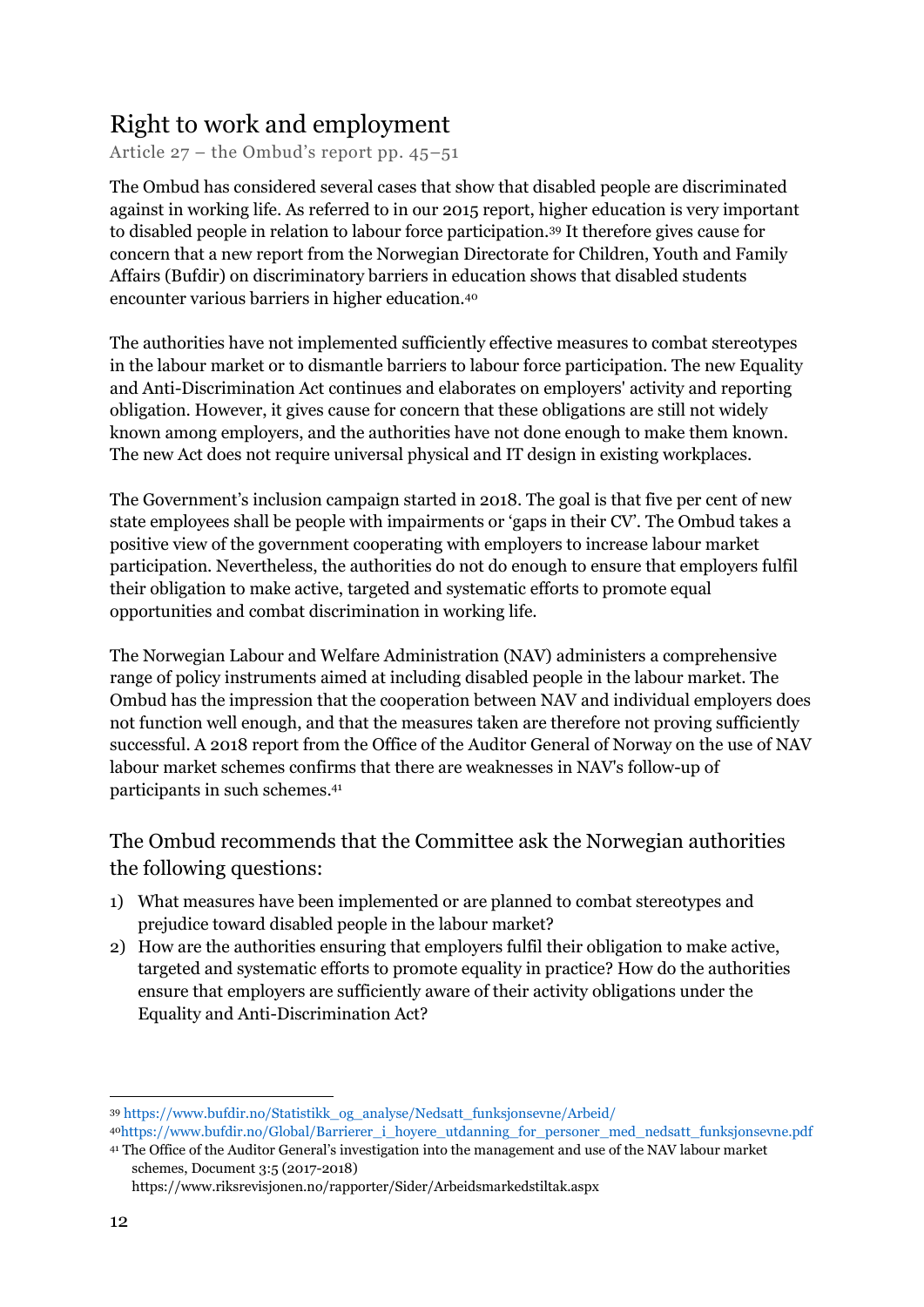- 3) How do the authorities use their role as employer in a way that ensures that their own goals and guidelines for quality are implemented in practice in recruitment and in other personnel policy areas?
- 4) Will the authorities investigate how universal design of the physical environment and universal IT design in working life can be implemented and draw up a strategy for doing so?
- 5) What measures have been implemented or are planned to promote research on and documentation of the nature and extent of discrimination of disabled people in working life?

# Right to accessibility: Universal design of existing buildings, with school buildings as an example

Article 9 – the Ombud's report pp. 52–55

Many disabled pupils are still being denied the possibility of attending their local school because it is not physically accessible to them. Bufdir has proposed a roadmap to universal design of primary and lower secondary schools. The goal of upgrading existing buildings and outdoor areas to universal design standard, with school buildings being prioritised, must be followed up with a binding and realistic plan.

Previous action plans for universal design of society in general have aimed to achieve 'a universally designed Norway by 2025'.<sup>42</sup> This objective is not continued in the Government's new Action Plan for Universal Design 2015–2019.<sup>43</sup> In the Ombud's opinion, the new plan is not binding and lacks concrete measures with earmarked funding.

The Ombud recommends that the Committee ask the Norwegian authorities the following questions:

- 1) Will the authorities introduce regulations containing deadlines for the universal design of existing buildings and prioritise primary and secondary schools in that connection?
- 2) Will the authorities ensure that an escalation plan is adopted for universal design, with school buildings as the top priority, and ensure sufficient and regular annual appropriations to ensure that the plans are implemented within the deadlines?
- 3) Will the authorities raise the threshold for what is considered an undue burden under the Equality and Anti-Discrimination Act Section 17 third paragraph?

# Right of access to information, goods and services

Article 9 – the Ombud's report pp. 56–58

Many disabled people do not have access to information, goods and services because they do not receive the assistance they need, or because the provision of such information, goods and

<sup>&</sup>lt;u>.</u> <sup>42</sup> [https://www.regjeringen.no/globalassets/upload/bld/planer/2009/norge-universelt-utformet-2025-web](https://www.regjeringen.no/globalassets/upload/bld/planer/2009/norge-universelt-utformet-2025-web-endelig.pdf)[endelig.pdf](https://www.regjeringen.no/globalassets/upload/bld/planer/2009/norge-universelt-utformet-2025-web-endelig.pdf)

<sup>43</sup> [https://www.regjeringen.no/contentassets/b335313065f440f6bd7cc203a8e0ce2d/regjeringens-handlingsplan](https://www.regjeringen.no/contentassets/b335313065f440f6bd7cc203a8e0ce2d/regjeringens-handlingsplan-for-universell-utforming-2015-2019-1.pdf)[for-universell-utforming-2015-2019-1.pdf](https://www.regjeringen.no/contentassets/b335313065f440f6bd7cc203a8e0ce2d/regjeringens-handlingsplan-for-universell-utforming-2015-2019-1.pdf)